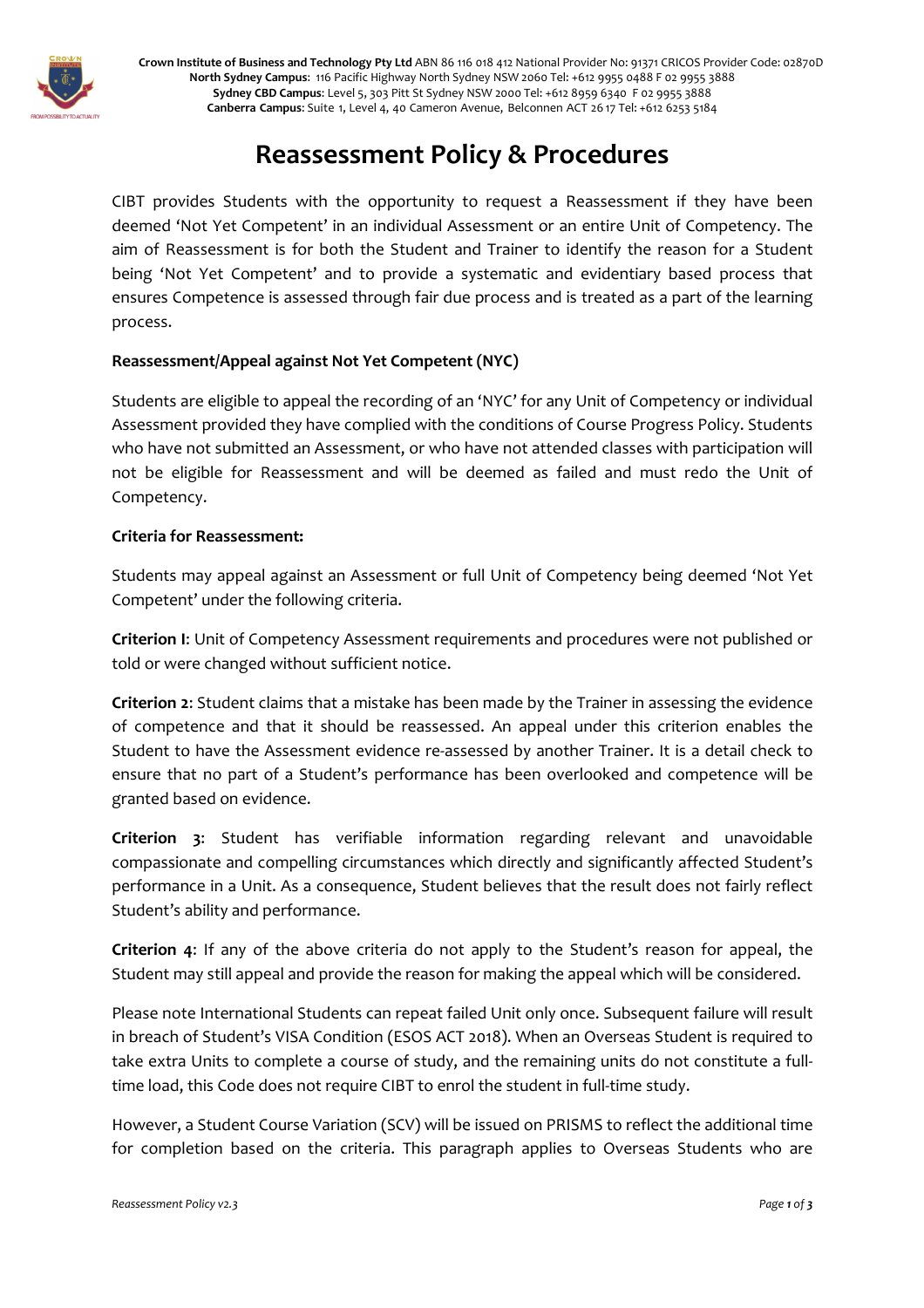

**Crown Institute of Business and Technology Pty Ltd** ABN 86 116 018 412 National Provider No: 91371 CRICOS Provider Code: 02870D **North Sydney Campus**: 116 Pacific Highway North Sydney NSW 2060 Tel: +612 9955 0488 F 02 9955 3888 **Sydney CBD Campus**: Level 5, 303 Pitt St Sydney NSW 2000 Tel: +612 8959 6340 F 02 9955 3888 **Canberra Campus**: Suite 1, Level 4, 40 Cameron Avenue, Belconnen ACT 26 17 Tel: +612 6253 5184

required to repeat units of study; however, CIBT is not in a position to approve Students to repeat any unit more than once.

#### **PROCEDURE FOR MAKING AN APPEAL/REASSESSMENT**

Students are required to follow the **TWO STAGE** procedure below:

#### **Stage 1**

If Student believes that they can demonstrate competence for the Assessment or full Unit of Competency, then they are to commence the appeal process using the Assessment Appeal Form and submit to the Compliance Manager.

**Step 1:** The Compliance Manager will meet with both the Student and the Trainer to collate the evidence and document the reason that the initial 'Not Yet Competent' that has been recorded with the aim to ensure that the process is fair for both the Student and the Trainer.

**Step 2:** Where the Student has demonstrated that they are Competent based on the evidence collated, then the Compliance Manager and Trainer will co-sign the Assessment Appeal Form with attached evidence and amend the Student's grade to Competent on RTOManager (Student Management System) and the matter is resolved.

**Step 3:** Where the Student has demonstrated that they are Not Yet Competent based on the evidence collated, then the Compliance Manager and Trainer will work with the Student to identify the underlying reasons that include but are not limited to attendance record, class participation in formative assessments, level of demonstrated pre-class required reading that provides underpinning knowledge etc. The Student must clearly understand the reason so that when the opportunity for Reassessment result's in the Student being able to demonstrate competence as part of the learning process they will go on to Stage 2 understanding the preparation that is required to demonstrate competence and be afforded the opportunity to gain competence through reassessment.

#### **Stage 2**

If Student still deemed 'Not Yet Competent' after the stage 1 appeal, they are required to undergo Reassessment. The Student must pay the published fee prior to the Reassessment.

#### **Considerations**

Whilst the appeal must be based on the criteria outlined, all applications for Reassessment will be considered with respect for the learning process and providing clear evidence of competence and based on merit.

The procedure must be followed as outlined in this policy and documentation signed by the Student and CIBT Academic Representatives.

Where competence has not been demonstrated and understood by everyone involved, then Stage 2 will be actioned.